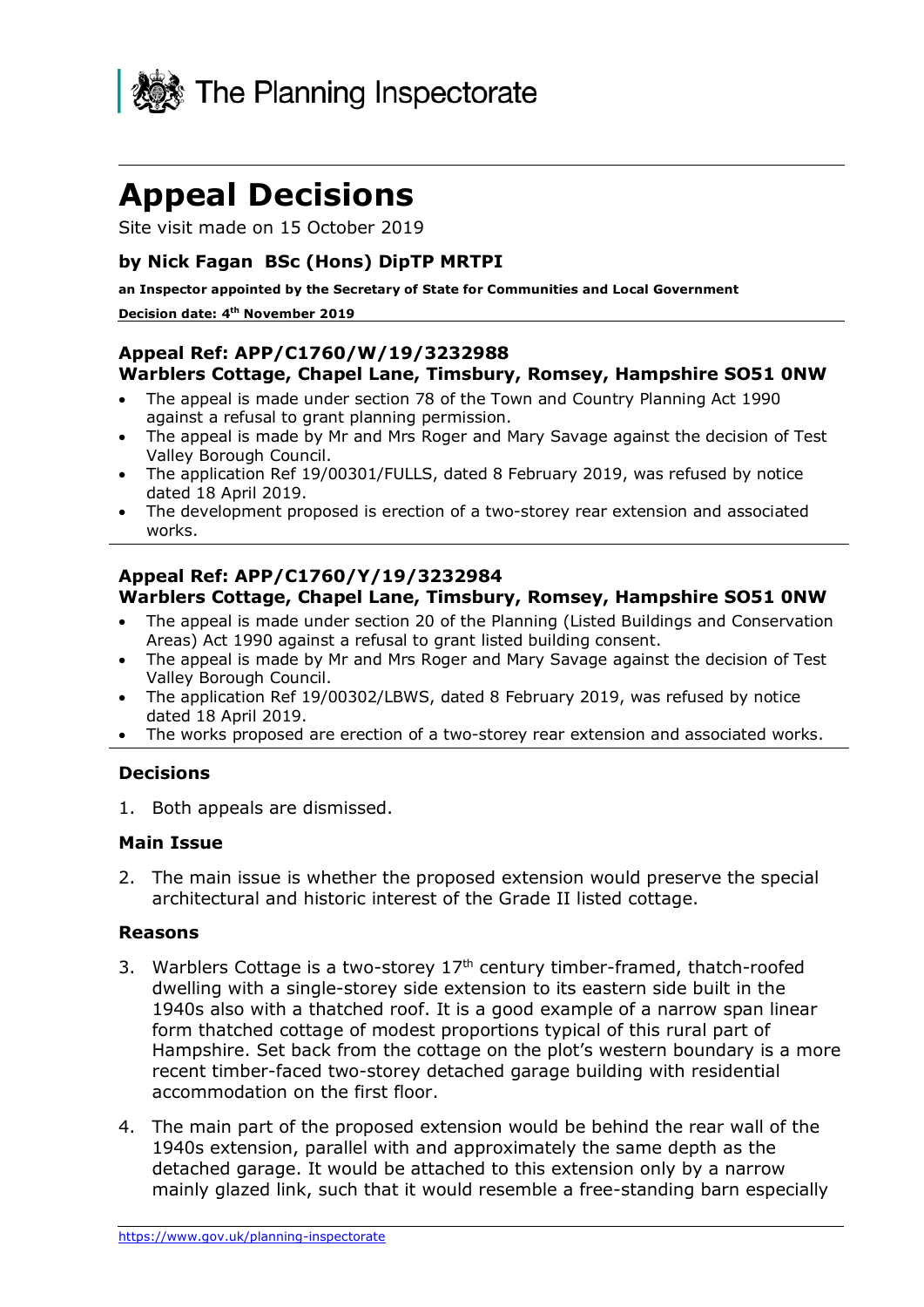given its elevations would be clad in horizontal timber weatherboarding and its roof in plain clay tiles.

- 5. However, it would be considerably wider than the span of the cottage and the width of the detached garage. Half its width would project beyond the eastern gable of the listed building and it would be clearly visible when looking at the front of the cottage. It would be prominent from Chapel Lane to the east because of its depth, scale and bulk when viewed next to the gable elevation of the cottage and the existing extension.
- 6. As such it would not be either physically or visually subsidiary to the listed cottage. Whilst it would be located to the rear it would still dominate the proportions and plan form of the existing vernacular cottage, which originally was more than likely occupied by an agricultural worker in the vicinity.
- 7. There is no evidence that this modest cottage was part of a larger farmstead and the presence of such a large extension resembling a barn therefore has no historic precedent. Although well designed in itself and of an acceptable height, such a large extension would unacceptably dominate the modest proportions and plan form of the listed cottage and hence harm its significance as a listed building; it would simply be too big. This harm would be 'less than substantial' in terms of paragraph 196 of the National Planning Policy Framework (NPPF).
- 8. Such harm is required to be weighed against the public benefits of the proposal including, where appropriate, securing the listed building's optimum viable use. The cottage has always been a dwelling and its residential accommodation has been increased by the availability of the first floor of the detached garage, albeit this building is detached from the house and so its usefulness in practice may be limited. The original cottage has already been extended to create a total of three habitable rooms on the ground floor and there are two bedrooms and a bathroom on the first floor, enough habitable space to make it a viable dwelling.
- 9. I understand the appellants' desire to create a larger kitchen/dining room and larger bedroom. But that cannot be at the cost of compromising the significance of the listed building itself and it cannot be said to be necessary to secure the optimum residential use of the cottage, which has existed as such for over three hundred years. The economic benefits of construction identified by the appellants would be so minor as to be inconsequential and the biodiversity enhancements could be achieved without building the extension. Consequently, I am not persuaded that there would be any significant public benefits arising from the proposal. Even if I was to accept that the proposal would make the dwelling more viable as a family house, any such benefits would fail to outweigh the harm to the listed building.
- 10. I am required by statute to have special regard to the desirability of preserving the listed building or any features of special architectural or historic interest which it possesses.<sup>1</sup> NPPF paragraph 184 states that heritage assets are an irreplaceable resource and should be conserved in a manner appropriate to their significance. Paragraph 193 states that great weight should be given to assets' conservation even if there is only 'less than substantial' harm, and paragraph 194 states that any harm requires clear and convincing justification. Policy E9 of the Test Valley Borough Revised Local Plan (2016) requires

j <sup>1</sup> S16(2) & S66(1) Planning (Listed Buildings and Conservation Areas) Act 1990